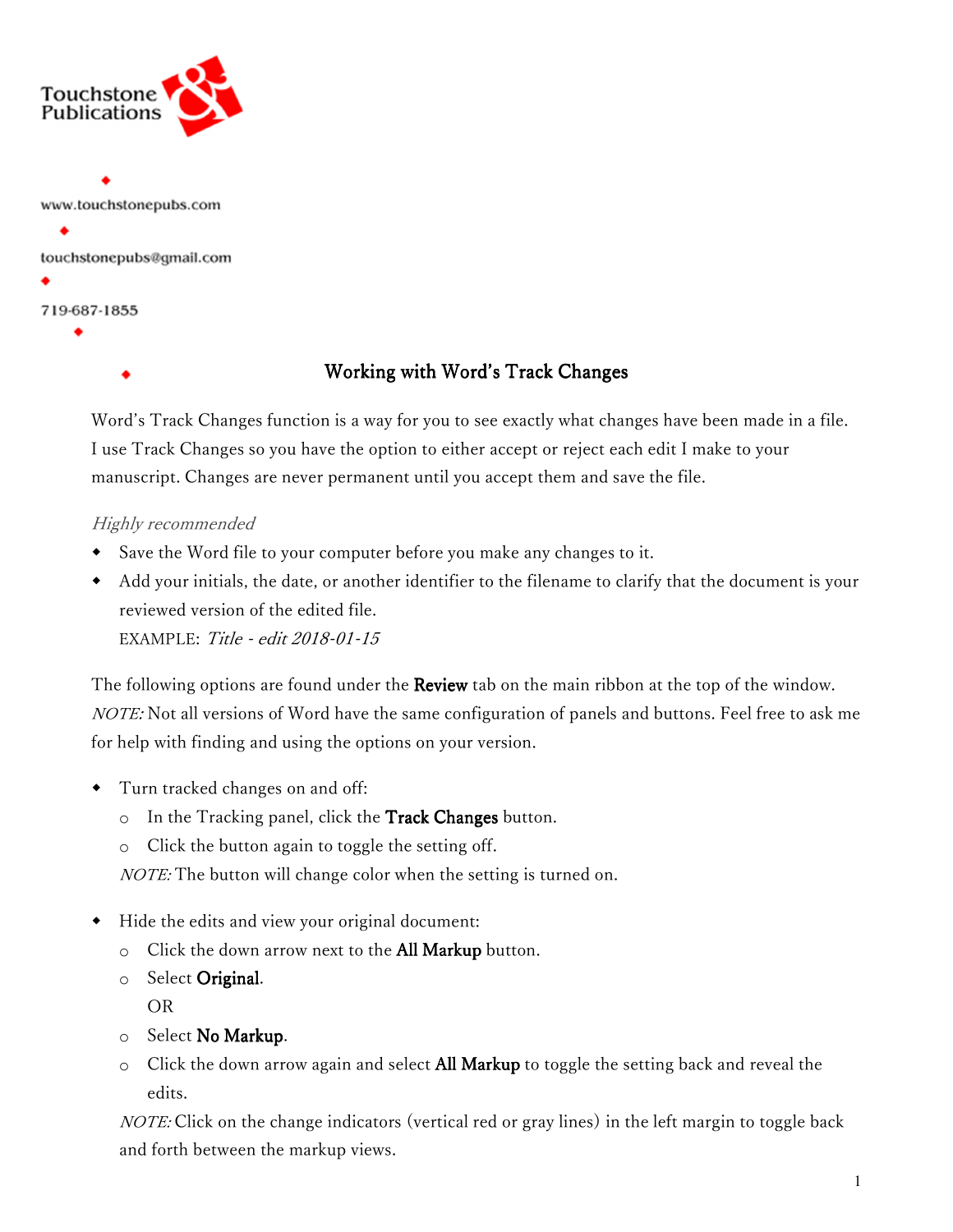- Change what kind of edits are shown:
	- o Click the down arrow next to the Show Markup button.
	- $\circ$  Select Insertions and Deletions to see what text has been added and deleted.
	- o Select **Formatting** to see what formatting (bold, italics, etc.) has been changed.

 $\circ$  Select **Balloons** to change whether edits appear within the text or in marginal balloons.

NOTE: A checkmark next to each item in the list indicates what is selected.

- Accept an individual edit:
	- o Select the edit you want to keep.
	- In the Changes panel, click the Accept button. OR
	- $\circ$  Click the down arrow below the **Accept** button and select **Accept and Move to Next**

*NOTE:* This method lets you step through the tracked changes quickly, but make sure you have selected exactly the edits you want to keep. Some edits may include multiple changes.

- Accept all edits at one time:
	- $\circ$  Click the down arrow below the Accept button and select Accept All Changes.
- Reject an individual edit:
	- o Select the text change you want to eliminate.
	- $\circ$  In the Changes panel, select the Reject button (page with a red X). OR
	- o Click the down arrow next to the Reject button and select Reject and Move to Next.

NOTE: This method lets you step through the tracked changes quickly, but make sure you have selected exactly the edits you want to eliminate. Some edits may include multiple changes.

- Reject all edits at one time:
	- o Click the down arrow next to the Reject button and select Reject All Changes.
- Amend or rewrite a tracked change:
	- $\circ$  Turn on Track Changes.
	- o Make your edits in the document. Word should track your changes in a different color from mine. You will also be able to see who made a specific change by hovering your cursor over the edit.